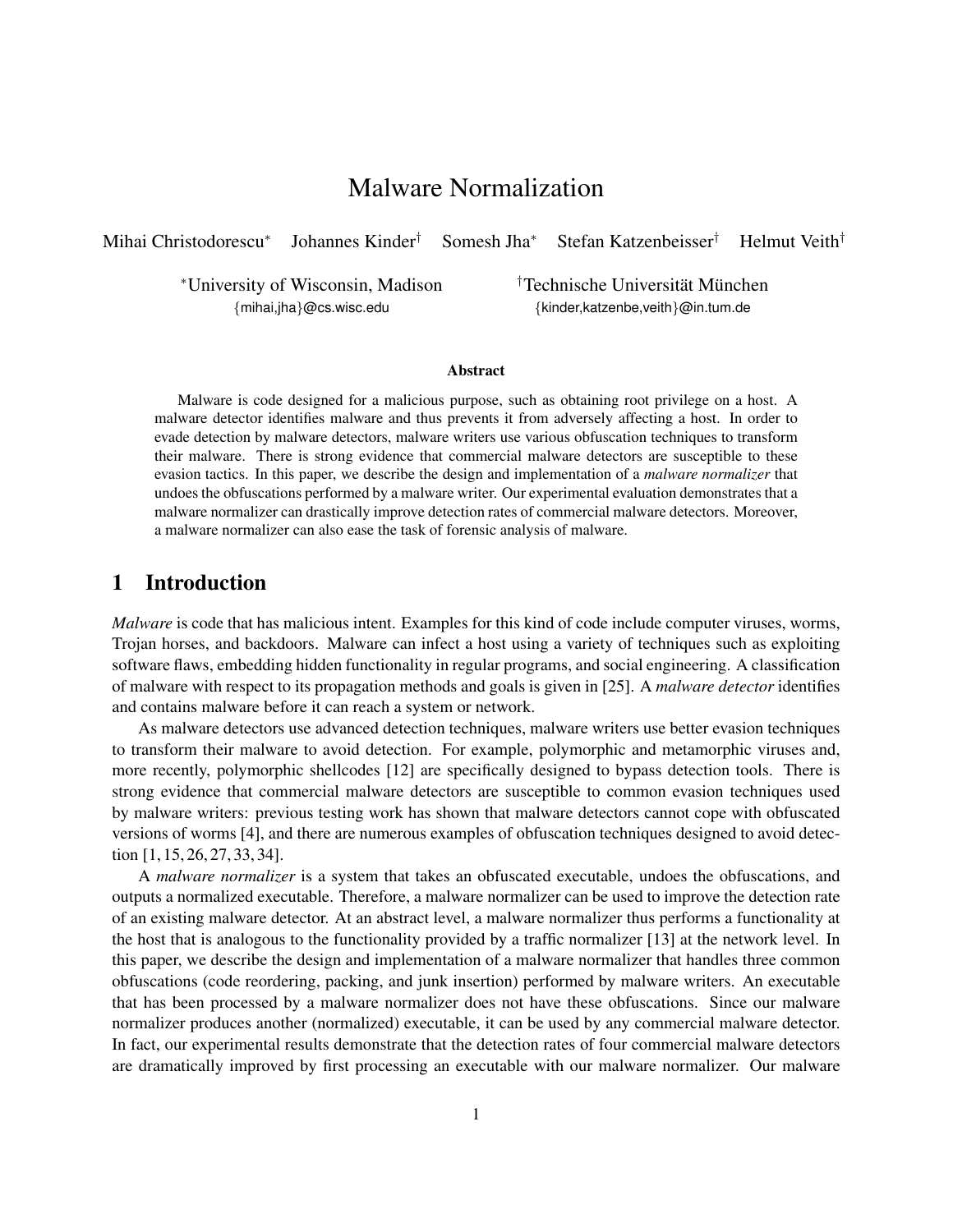normalizer is also useful for forensics, as it can, for example, undo the packing to expose to a security analyst any additional code embedded in the malware, and can improve the human readability of the code. Summarizing, this paper makes the following contributions:

- We present the design and implementation of a malware normalizer that handles three common obfuscations used by malware writers. The overview of our malware normalizer is given in [Section 2.](#page-1-0) Details of our normalizing algorithms appear in [Section 3.](#page-3-0) Existing related research work is discussed in [Section 5.](#page-10-0)
- We evaluate the detection rates of four commercial virus scanners: Norton AntiVirus, McAfee VirusScan, Sophos Anti-Virus, and ClamAV. Our malware normalizer improves the detection rate of all four scanners. For example, the detection rate of Sophos Anti-Virus jumps from 5% to 100% when normalizing the code-reordering transformation. Details of our experimental evaluation appear in [Section 4.](#page-7-0)

# <span id="page-1-0"></span>2 Overview of Malware Normalization

We consider a threat model in which a known malware instance is obfuscated to obtain another, equally malicious instance. This obfuscation step can be manual, performed by the malware writer, or automatic, executed during the replication phase of a virus. For a given set of obfuscation transformations, each possible composition of obfuscation transformations can possibly generate a distinct malware variant. We apply the malware normalization procedure to an obfuscated malware instance with the goal of obtaining the original (publicly known) malware instance. [Figure 1](#page-1-1) illustrates the threat model and the application of malware normalization. A malware instance  $M$  (i.e., a malicious executable binary program) is obfuscated to obtain a new malware instance  $M'$ ; the malware normalizer processes the obfuscated malware  $M'$  to produce a normalized executable program  $M_N$  that is then checked by the malware detector.



Figure 1: Malware normalization reverses the effects of obfuscations.

<span id="page-1-1"></span>The normalization algorithms we describe in this paper target the three obfuscations highlighted in [Figure 1.](#page-1-1) The *code reordering obfuscation* changes the syntactic order of instructions in a program while maintaining the execution order through the insertion of jump instructions. The *junk-insertion obfuscation* randomly adds code sequences that do not change the program behavior. We call such code sequences *semantic nops*. The *packing obfuscation* replaces a code sequence with a data block containing the code sequence in packed form (encrypted or compressed) and an unpacking routine that, at runtime, recovers the original code sequence from the data block. The result of the packing obfuscation is a *self-generating program*: a program that dynamically generates code in memory and then executes it.

Malware writers use obfuscations to their advantage, as any of these transformations effectively evades signature-based matching algorithms commonly used in malware detectors, and some can even evade heuristic detectors. Consider the example in [Listing 1.](#page-2-0) This code fragment, from a virus of the Netsky family,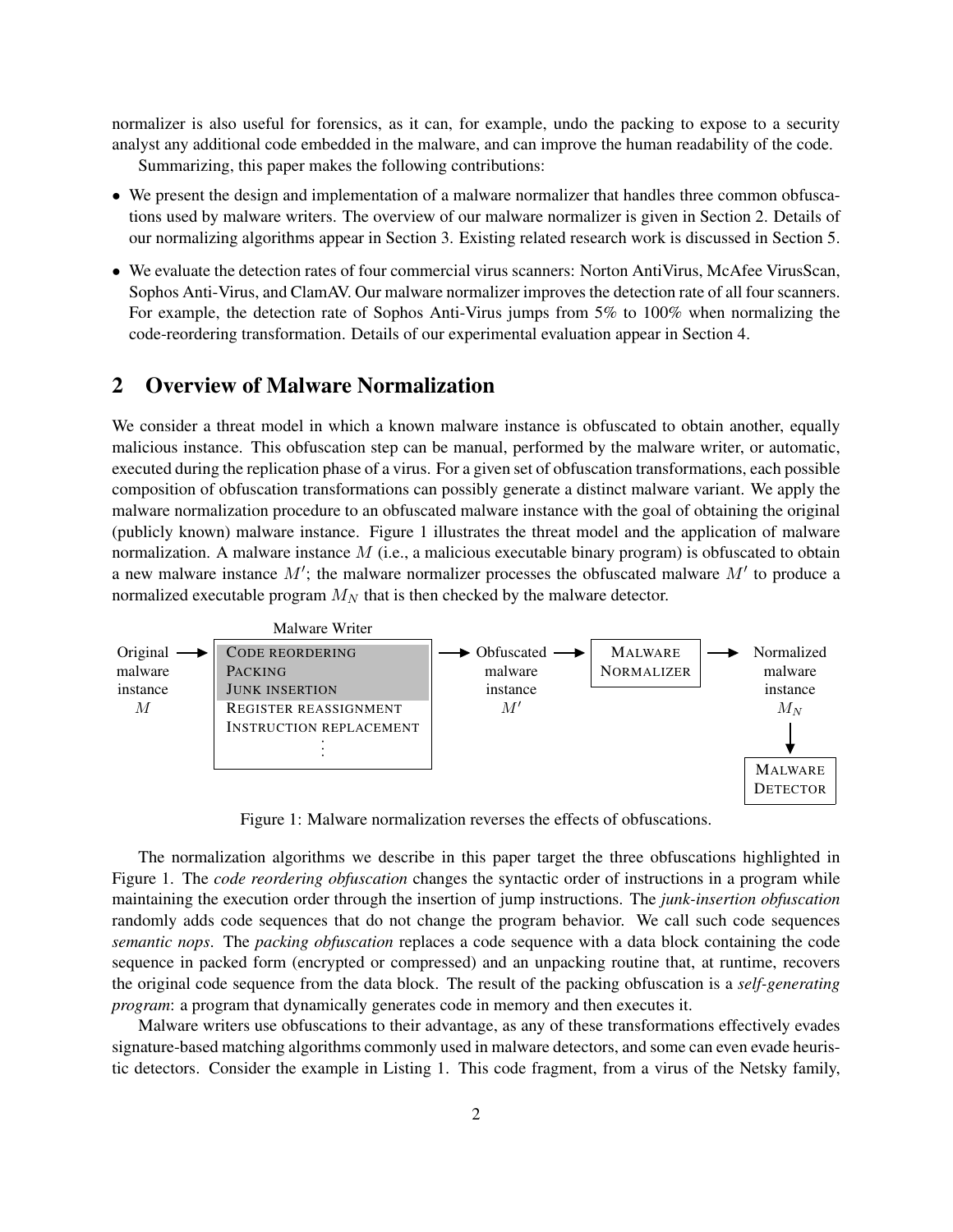prepares to install a copy of the virus (under the name services.exe) into the Windows system directory obtained through a call to GetWindowsDirectoryA. After applying the packing, junk insertion, and reordering obfuscations (in this order), a malware writer could obtain the obfuscated malware in [Listing 2.](#page-2-1) Comparing the two listings, we note the effect of obfuscation on the malware instance, i.e., the packing transformation has hidden the malicious code inside the data block starting at der and, as a result, only the code of the unpacking routine is visible. Any attempted matches against a signature that refers, for example, to the call to GetWindowsDirectoryA will fail. Furthermore, the unpacking routine was injected with junk code (instructions on lines [16,](#page-2-2) [2,](#page-2-3) [18,](#page-2-4) and [12\)](#page-2-5) and was subjected to reordering. The result of these obfuscations is that signatures identifying the unpacking loop will no longer match, and thus the malware writer will successfully evade detection. Note that, in contrast to typical malicious code, the unpacking routines cannot be recognized by characteristic system calls.

<span id="page-2-3"></span><span id="page-2-1"></span><span id="page-2-0"></span>

Listing 1: Example of a malware code fragment.

<span id="page-2-5"></span><span id="page-2-4"></span><span id="page-2-2"></span>Listing 2: Malware instance obfuscated from [Listing 1.](#page-2-0)

<span id="page-2-6"></span>Listing 3: Normalized malware instance derived from [Listing 2.](#page-2-1)

Our malware normalization algorithm, when applied to the code in [Listing 2,](#page-2-1) identifies the obfuscations that were applied to the malware instance and reverses them. In this case, all three obfuscation types are present. The normalizer first undoes the reordering obfuscation by determining that the jump instructions on lines 1, 3, 5, 7, 9, 11, 13, 15, 17, 19, and 21 are unnecessary. Therefore, these instruction are removed from the program and the normalizer reorganizes the code into straight-line sequences in order to maintain the original behavior. Next, the junk code on lines 16, 2, 18, and 12 (identified using a semantic-nop detector) is removed from the program. Finally, the packed code is extracted with the help of a dynamic analysis engine. We give a step-by-step description of this process, along with the results of each intermediate stage, in Appendix [A.](#page-14-0) The specific algorithms applied during the malware normalization are detailed in [Section 3.](#page-3-0) The resulting code, shown in [Listing 3,](#page-2-6) is syntactically equivalent (modulo renaming) to the original malware and can be passed to a malware detector for analysis.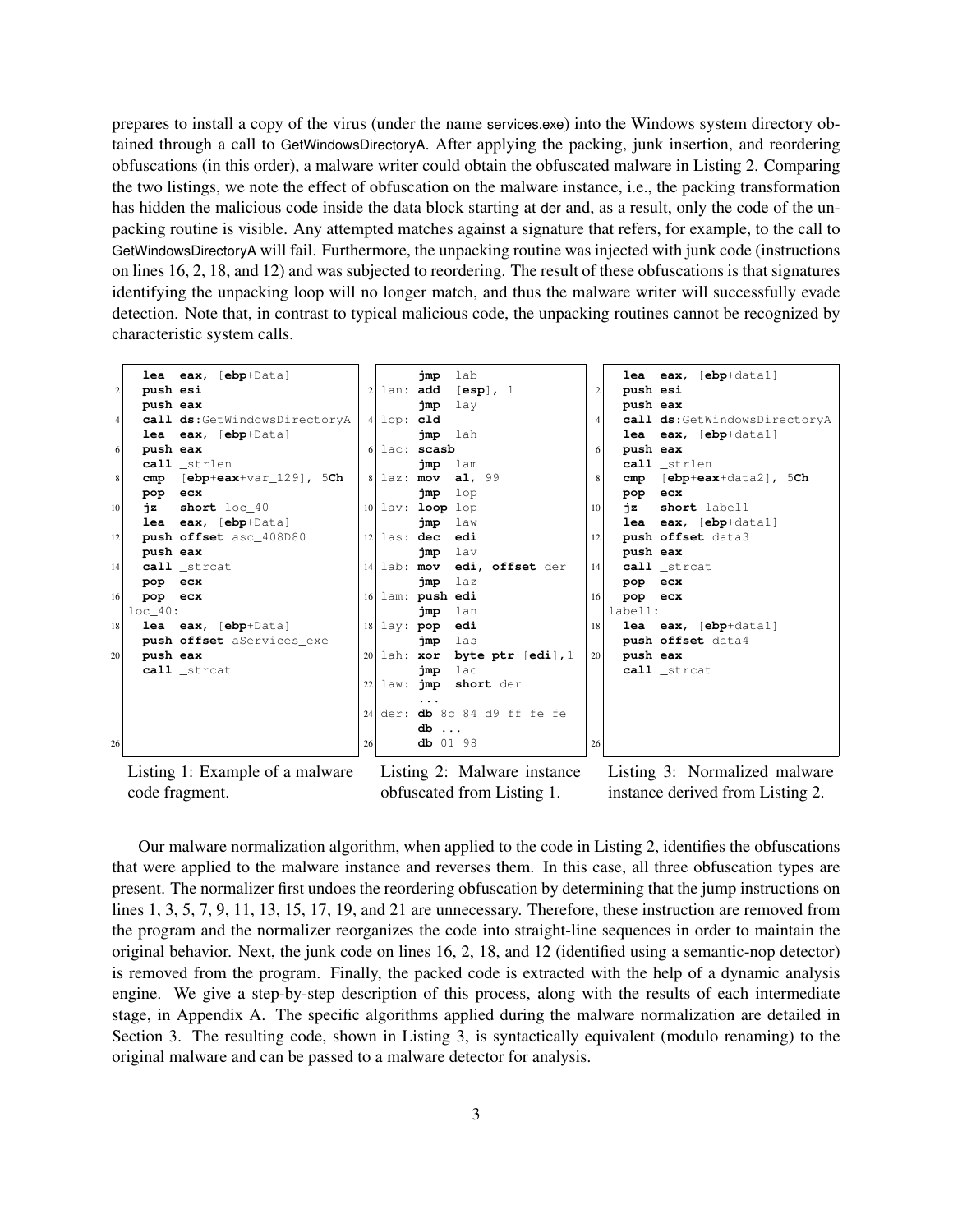### <span id="page-3-0"></span>3 Malware Normalization Algorithms

We present algorithms to normalize programs obfuscated with three of the techniques most common in malware-generation libraries found in the wild [14]. For each of the three obfuscation techniques (code reordering, junk insertion, and packing) we describe a corresponding normalization algorithm that transforms the program and eliminates the spurious code introduced through obfuscation. Each normalization algorithm detects the presence of a specific obfuscation and then undoes the obfuscation.

#### 3.1 Normalization for Code Reordering

A program contains a *reordered code sequence* when the execution ordering of any two instructions in the code sequence differs from the syntactic ordering of the same instructions in the executable file. Consider the code in [Listing 2,](#page-2-1) where the first four non-control-flow instructions executed are:

```
mov edi, offset der
mov al, 99
cld
xor byte ptr [edi], 1
```
Their order in the program file is completely different, as illustrated by their corresponding line numbers 14– 8–4–20. Obfuscation by code reordering can be achieved using unconditional control-flow instructions or conditional control-flow instructions with opaque predicates [8]. In this paper we focus on code reordering that uses unconditional jumps.

Any code sequence generated by the code reordering obfuscation necessarily contains unconditional jump instructions that are not needed. Intuitively, if all the predecessors of an instruction are unconditional jumps, then one of the unconditional jump instructions is not needed and can be replaced with the target instruction itself. In the context of a control flow graph (CFG), we can formalize the concept of unneeded unconditional jumps as a CFG invariant: *in a normalized CFG, each CFG node with at least one unconditional-jump immediate predecessor also has exactly one incoming fall-through edge*. A fall-through edge is a CFG edge linking a non-control-flow instruction with its unique immediate CFG successor or a CFG edge representing the false path of a conditional control-flow instruction.

The normalization algorithm identifies the unconditional jump instructions that cause the program and execution orders to differ, removes them, and reorders the remaining instructions such that the program behavior is preserved. We analyze the CFG for each procedure in the program and, for each instruction violating the invariant above, we mark its unconditional-jump predecessor as superfluous. In the case of a violating instruction with  $N > 1$  unconditional-jump predecessors, we have a choice of instructions to mark as superfluous. In such cases, we order the set of unconditional jump predecessors by their position in the executable file and we choose the last one in the ordered set as candidate for removal.

For example, the CFG for the first four non-control-flow instructions in execution order in [Listing 2](#page-2-1) is displayed in [Figure 2.](#page-4-0) CFG nodes  $N_2$ ,  $N_4$ ,  $N_6$ , and  $N_8$  violate the CFG invariant, i.e., each such CFG node has no fall-through immediate predecessor. In contrast, CFG node  $N_3$  respects the CFG invariant. Analyzing the CFG nodes that violate the invariant, we find that nodes  $N_1$ ,  $N_3$ ,  $N_5$ , and  $N_7$  are candidates for removal.

Once the superfluous control-flow instructions are identified, the reordering normalization algorithm removes them and reorganizes the program code such that the behavior is preserved. We edit the program code directly by removing each superfluous unconditional jump instruction and replacing it with the target basic block. For example, to remove the instruction at program line 15 in [Listing 2](#page-2-1) (corresponding to CFG node  $N_3$ ), we replace it with instructions at lines 8 and 9 (corresponding to CFG nodes  $N_4$  and  $N_5$ ).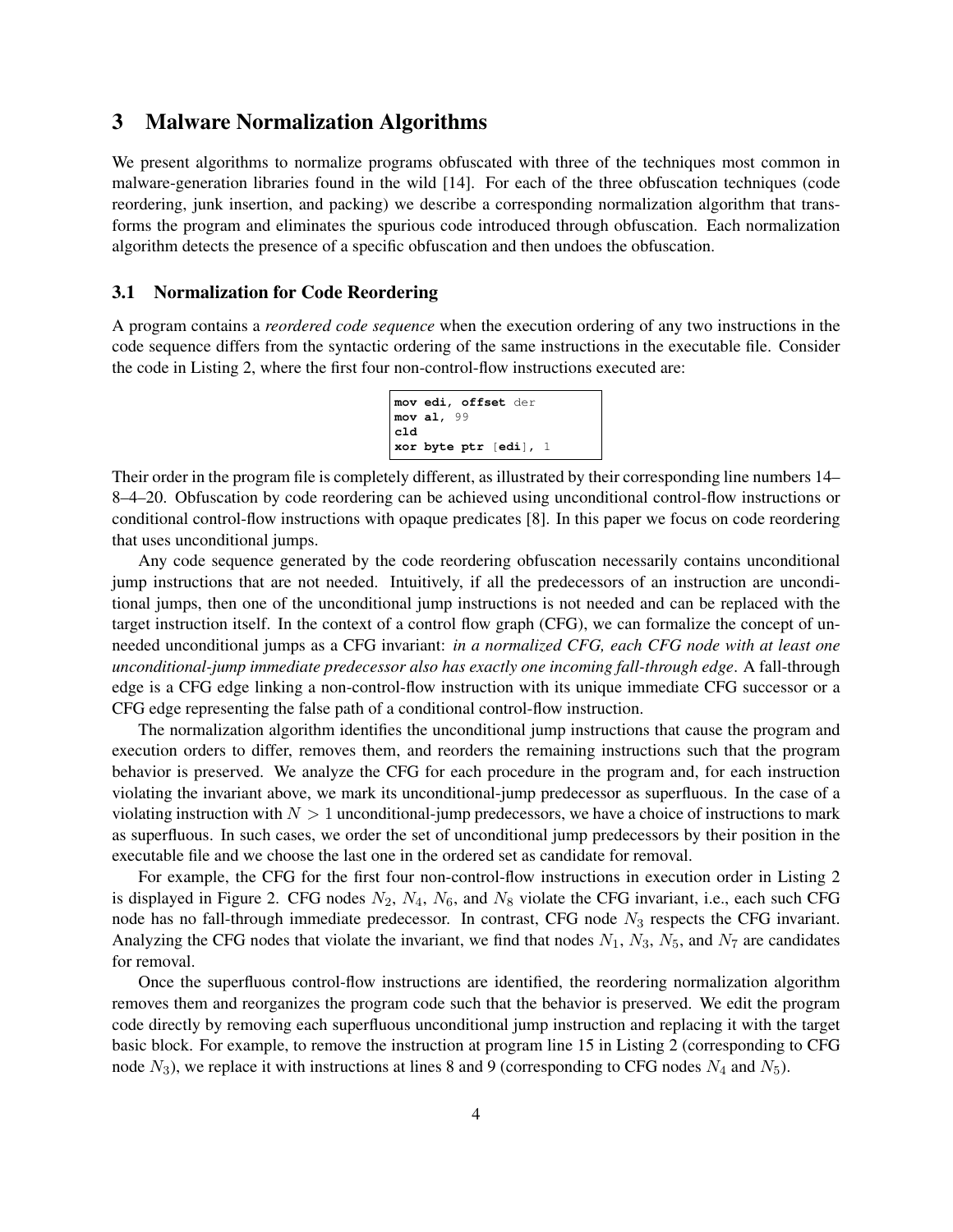

<span id="page-4-0"></span>taining the first four non-control-flow instructions in execution order from [Listing 2.](#page-2-1)

<span id="page-4-1"></span>Algorithm 1: Reordering normalization of malware.

The normalization algorithm is described (in pseudocode format) in [Algorithm 1.](#page-4-1) To produce a normalized CFG (where the invariant holds), the normalization algorithm is iteratively applied until no more violating nodes are identified. When applied to the program fragment in [Listing 2,](#page-2-1) this algorithm identifies instructions on lines 1, 3, 5, 7, 9, 11, 13, 15, 17, 19, and 21 as candidates for removal. The resulting program fragment, shown in [Listing 4](#page-15-0) of Appendix [A,](#page-14-0) is easier for a human analyst to understand and allows the malware detector to employ simple instruction-sequence matching algorithms without the need to account for arbitrary control flow.

#### <span id="page-4-3"></span>3.2 Normalization for Programs with Semantic Nops

A code sequence in a program is a *semantic nop* if its removal from the program does not change the behavior of the program. This condition can be expressed, equivalently, in terms of program variables before and after the code sequence, i.e., a semantic nop preserves all program variable values<sup>[1](#page-4-2)</sup>. In an executable binary program, registers (including the status and control registers) and memory locations represent variables. Thus, identifying semantic nops requires deciding whether a code sequence preserves variable values. We use decision procedures to determine whether a code sequence is a semantic nop. This is similar to the use of decision procedures in semantics-aware malware detection [5].

<span id="page-4-2"></span>The normalization algorithm analyzes each function in the program, enumerating standalone code se-

<sup>&</sup>lt;sup>1</sup>We note that this is only one of the possible definitions for semantic nops. One could take into account the context of the code sequence, requiring, for example, that only the live variables are preserved.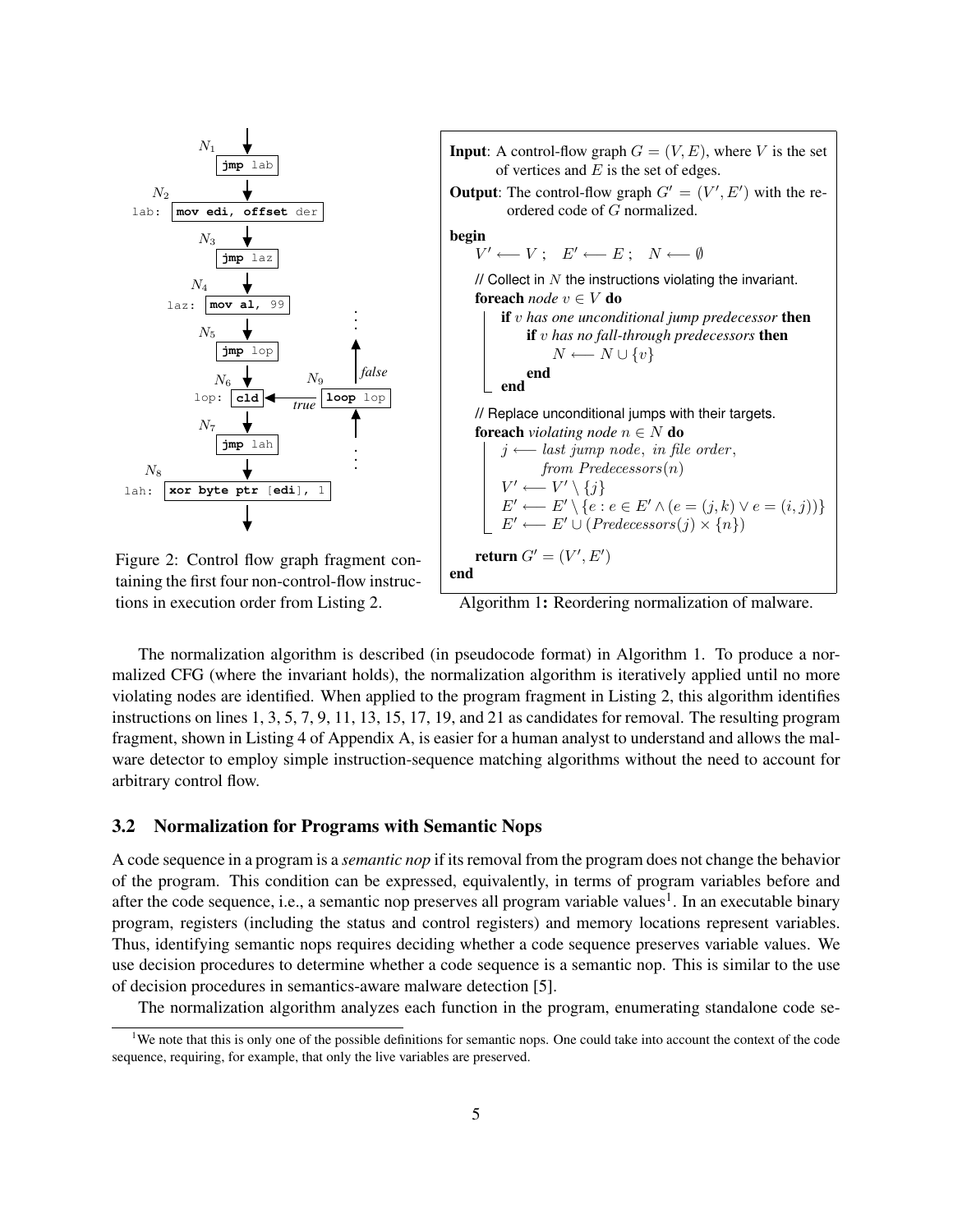quences that are candidates for semantic-nop checking. We use *hammocks*<sup>[2](#page-5-0)</sup> [18] for standalone code sequences. A hammock is a CFG fragment with a single entry node and a single exit node: structured if, while, and repeat statements are examples of hammocks. Hammocks lend themselves to semantic-nop checks and are easy to remove from the program if necessary. The normalization algorithm proceeds as follows:

- 1. Query the decision procedures for every hammock in a program function.
- 2. If a hammock is found to be a semantic nop, it is removed from the program.

For the code fragment in [Listing 4](#page-15-0) of Appendix [A,](#page-14-0) there are multiple hammocks that are checked using the decision procedures. The normalization algorithm identifies the hammock in lines [6](#page-15-1)[–9](#page-15-2) as a semantic nop and removes it to obtain the normalized result shown in [Listing 5](#page-15-3) of Appendix [A.](#page-14-0)

#### 3.3 Normalization for Self-Generating Programs

A *self-generating program* is a program whose execution can reach instructions generated in memory during that same execution. Self-generating programs are part of the larger class of self-modifying programs and include programs that decompress, decrypt, or optimize themselves at runtime. In this section, we focus on programs that generate new code at runtime. In general, such programs contain:

- an instruction sequence (the *code generator*) that generates code at runtime,
- a control-flow instruction (the *trigger instruction*) that transfers control to the dynamically generated code,
- a data area (the *unpacked area*) where the new code resides after being generated, and
- a data area (the *packed code*) from where the packed code is read.

The normalization technique we present here works independently of the positioning of these four elements in the program. The only restriction we place is for execution flow to reach the code generator before it reaches the trigger instruction. Formally, we make the following assumptions about self-generating programs.

*Assumption 1* [NO SELF-MODIFICATION]: Self-generating programs do not perform self-modification, i.e., no dynamically generated code overwrites existing code.

Assumption 1 requires the code-generator sequence to execute before control flow reaches the data area for unpacked code. In any execution trace, instructions from the code generator must appear strictly before all instructions that transfer the control flow to the generated code. This assumption eliminates the case of the data area containing code that is initially executed, then overwritten with new code. We note that this corner case is quite rare in malware-obfuscation libraries, and thus is outside the normalization goals of this paper.

*Assumption 2* [INPUT INDEPENDENCE]: The code generation does not depend on the program inputs or the runtime environment of the program.

Assumption 2 mandates that the code generator produces the same code sequence regardless of the program inputs. This assumption is consistent with the usage scenarios for viruses and similar malware, where the malware writer (the attacker) is not the same person as the one executing the malware (the victim) and cannot provide interactive inputs to the running malware. This requires the malware to be self-contained, and all the information necessary for running the malware has to be in the possession of the victim.

<span id="page-5-0"></span><sup>&</sup>lt;sup>2</sup>A hammock is a subgraph of a CFG G induced by a set of nodes  $H \subseteq Nodes(G)$  such that there is a unique entry node  $e \in H$ where  $(m \in Nodes(G) \setminus H) \wedge (n \in H) \wedge ((m, n) \in Edges(G)) \Rightarrow (n = e)$  and such that there is a unique exit node  $t \in H$ where  $(m \in H) \wedge (n \in Nodes(G) \setminus H) \wedge ((m, n) \in Edges(G)) \Rightarrow (m = t).$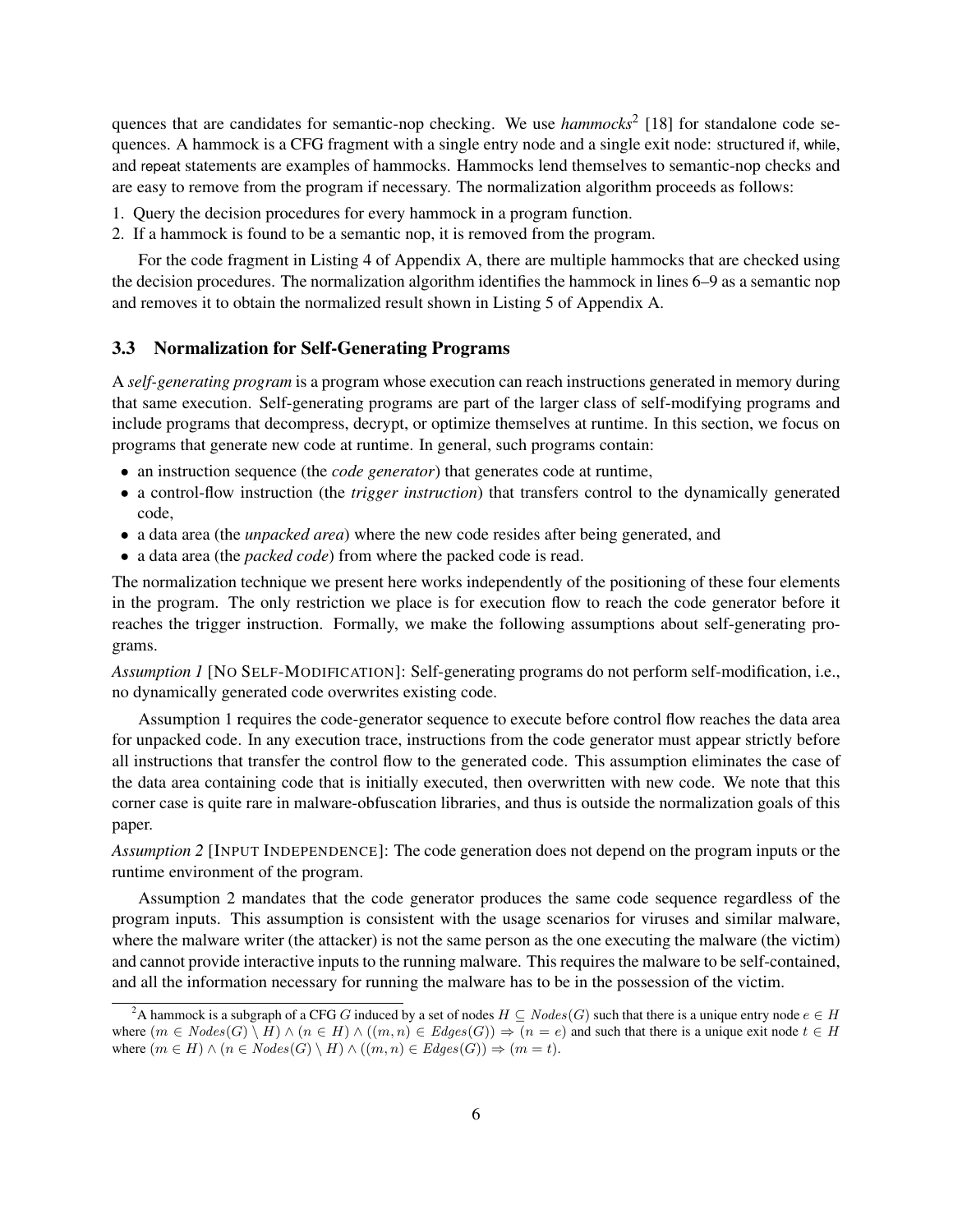```
Input: An executable program P.
Output: An unpacked executable program P'.
begin
     while P is packed do
          T \longleftarrow \varnothing; r \longleftarrow EntryPoint(P)while \neg(\exists v.\langle r, v\rangle \in T) do
               I_c \longleftarrow P[r] // Instruction at address r in P.
               Emulate(P, I_c)// Return unmodified program if no self-generating behavior found.
               if HasTerminated(P) then return Pif IsMemoryWrite(I_c) then
                    Let v be the value written by I_c and let a be the target memory address
                    // Remove earlier writes.
                     if \exists v'.\langle a, v' \rangle \in T then T \longleftarrow T - \langle a, v' \rangleT \longleftarrow T \cup \langle a, v \rangler \longleftarrow CurrentProgramCounter(P)// Identify all the writes that affect the static program space.
          m_1 \longleftarrow lowest address in P; m_2 \longleftarrow highest address in P
          // Construct the unpacked program.
          P' \longleftarrow Pforeach a, m_1 < a < m_2 do if \exists v.\langle a, v \rangle \in T then P'[a] \longleftarrow vEntropyPoint(P') \longleftarrow rP \longleftarrow P'return P'end
```
Algorithm 2: Unpacking normalization of malware.

<span id="page-6-0"></span>Normalization of a self-generating program (called *unpacking*) consists of constructing a program instance which contains the embedded program, contains no code-generating routine, and behaves equivalently to the self-generating program. We capture parts of the program state that are constant across executions and hence independent of any particular input value. *The two program instances are equivalent because the code of the original program is preserved, with the exception of the code generator that has no effect on program output.* The new program instance exposes additional code to static analysis, thus reducing the chance of an attacker evading the malicious code detector.

[Algorithm 2](#page-6-0) describes, in pseudocode, the process of normalization (or unpacking) of a self-generating program. It consists of two basic steps. First, we execute the program in a controlled environment to identify the control-flow instruction that transfers control into the generated-code area. In this step we also capture all writes to the code area. Second, with the information captured in the previous step, we construct a normalized program instance that contains the generated code.

1. Identify the first control transfer into generated code. We execute the program in a modified version of the *qemu* system emulator [2], collect all the memory writes (retaining for each address only the most recently written value) and monitor execution flow. If the program attempts to execute code from a memory area that was previously written, we capture the target address of the control-flow transfer (i.e.,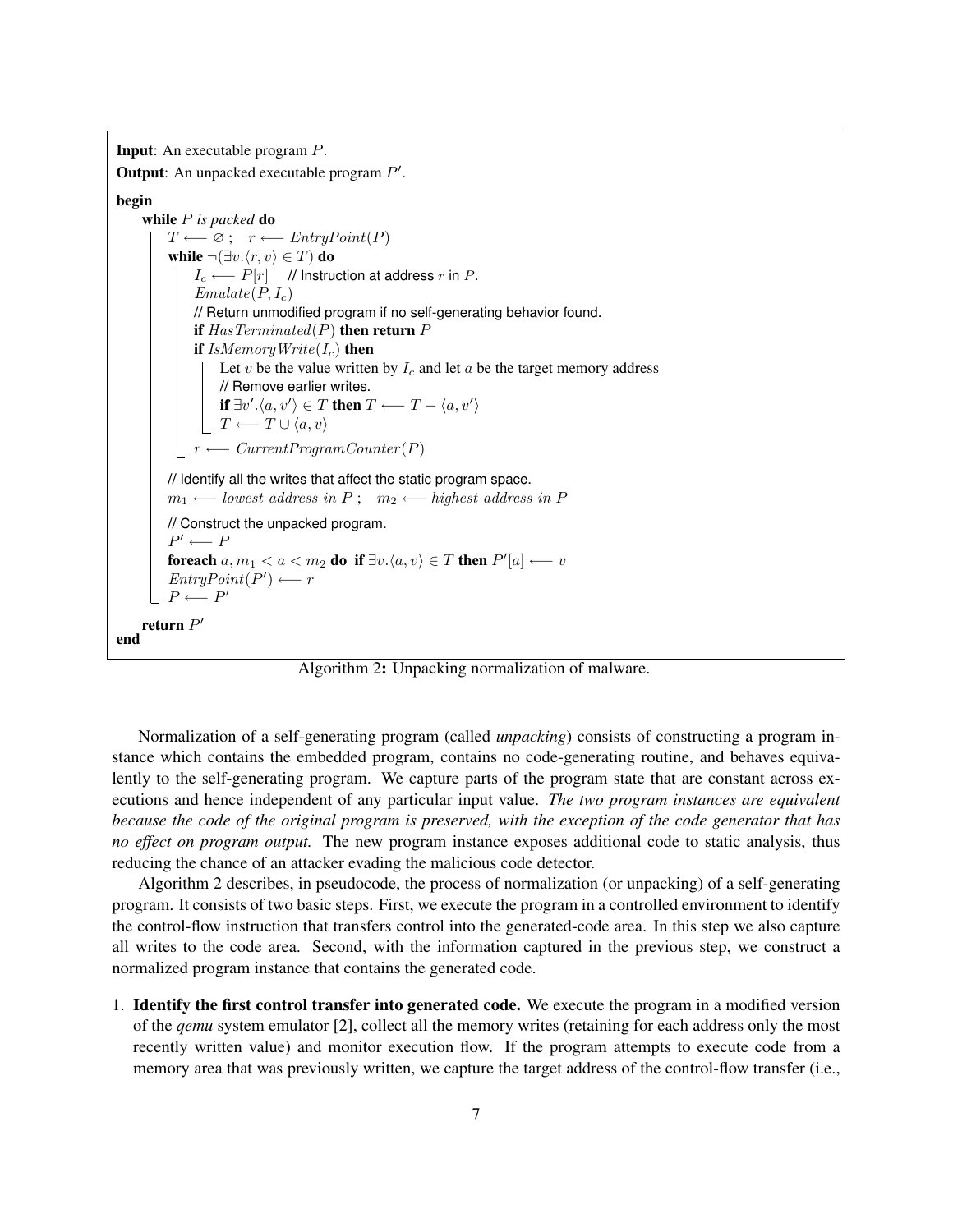the trigger instruction) and terminate execution. Based on assumption 2, we know that the code generator and the instruction causing the control-flow transfer are reached in all program executions.

By emulating the program and monitoring each instruction executed, we can precisely identify the moment when execution reaches a previously written memory location. Since we do not employ any heuristics for determining this location, our algorithm has no false negatives.

2. Construct a non-self-generating program. Using the data captured in step 1, we can construct an equivalent program that does not contain the code generator. The data area targeted by the trigger instruction is replaced with the captured data.

The memory writes captured in step 1 contain both the dynamically generated code and the executionspecific data, e.g. the state of the program stack and heap. To differentiate between the two types of writes, we consider all memory writes that affect the load-time image of the program as being part of the dynamically generated code. In [Algorithm 2,](#page-6-0) this memory area is delimited by variables  $m_1$  and  $m_2$ .

The executable file of the new program  $P'$  is a copy of the executable file of the old program  $P$ , with the byte values in the virtual memory range  $[m_1, m_2]$  set from the captured data. The program location where execution was terminated in step 1 is used as entry point for the new program  $P'$ .

This algorithm is iteratively applied to a self-generating program until all nested code-generating sequences have been removed. Our current implementation does not have an automated way to check whether a program is self-generating. We are exploring various techniques that can identify the presence of selfgenerating code. One promising approach is the use of static analysis to locate the control-flow instruction that directs execution into dynamically generated code. Another possible approach is based on the byte value entropy of the executable file, as previous work has shown that compressed files have statistically different byte distributions compared to uncompressed files [22, 24, 36].

We illustrate the normalization algorithm applied to the code fragment in [Listing 5](#page-15-3) of Appendix [A.](#page-14-0) In the first step, the instruction on line 11 is identified as the control-flow transfer into the generated-code area, i.e., the first control-flow instruction whose target is written to. The program state right before we terminate execution is similar to [Listing 6](#page-16-0) of Appendix [A.](#page-14-0) The final result is a program with no self-generating features, as shown in [Listing 7](#page-16-1) of Appendix [A.](#page-14-0)

### <span id="page-7-0"></span>4 Implementation and Evaluation

The implementation of our malware normalization algorithms builds on top of publicly available tools for analysis and manipulation of executable code. The normalizations for code reordering and for semantic nops combine static analysis and rewriting of x86 assembly code. The malware instance is disassembled using IDAPro [9] and the resulting assembly language program is analyzed for code reordering and semantic nops. To identify semantic nops, a collection of decision procedures such as Simplify [11] and UCLID [20] is used. The assembly language program is rewritten to eliminate code reordering obfuscations and semantic nops and is then reassembled into an executable program using MASM. Currently, the reassembly step of this process requires manual intervention, as IDAPro sometimes produces imprecise disassembly results. We plan to automate this process as much as possible and we are exploring possible alternatives to IDAPro.

The normalization for self-generating programs uses the open-source processor emulator *qemu* [2] hosting a full installation of the Microsoft Windows 2000 operating system. We added tracing and dynamic analysis functionality to *qemu*. After emulation, the resulting trace is processed to construct a new executable.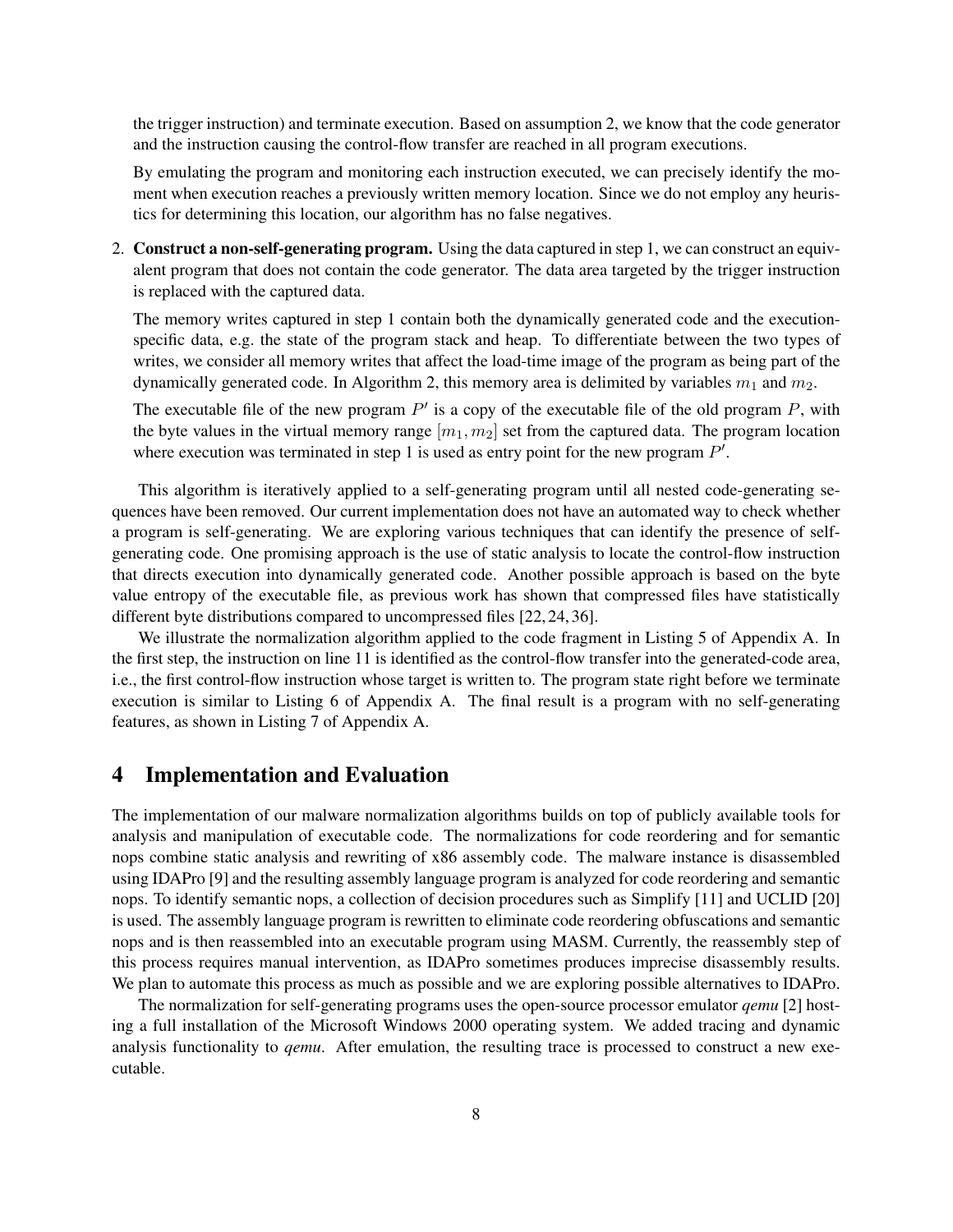Evaluation Methodology. The key metric in our evaluation of malware normalization is the change in the detection rate observed in commercial anti-virus tools. Malware normalization acts as a preprocessing step in the malware detection process. It transforms the program so that the malware detector has a higher detection rate than the detection rate on the original program. The evaluation proceeded as follows for each obfuscation technique: we applied the obfuscation technique to a known malware instance to create a set of new variants. The obfuscation transformations were modeled after transformation libraries in the wild. The code reordering obfuscator randomly reorders instructions in the program (considering up to  $2\times10^{39}$  variants) and then inserts the necessary jumps to maintain control flow. The semantic nop obfuscator randomly selects program locations and injects junk code. For the packing obfuscation we applied packers frequently used by malware writers. We then measured the detection rate of four commercial anti-virus tools on this set of variants—this established the baseline for comparison. The four anti-virus tools are Norton AntiVirus version 8.1, McAfee VirusScan 4.0, Sophos Anti-Virus 3.96, and ClamAV 0.86, each with up-todate signatures. Each variant in the obfuscation set passed through the malware normalization process to produce a set of normalized variants. The detection rate of the same commercial anti-virus tools was then measured on the set of normalized variants. By comparing the two detection rates, we determined to what extent malware normalization improved the detection ability.

We observe that the detection rate significantly improves when program normalization is applied. This result supports our intuition that normalization benefits the detection process regardless of the detection technique used. In the remainder of this section we detail the evaluation results for each particular obfuscation technique.

#### 4.1 Evaluation of Normalization for Code Reordering

We generated a large number of variants of the Beagle.Y virus and measured the detection rate before and after normalization. Each variant was generated by applying code reordering to a randomly chosen set of program fragments. In [Table 1](#page-8-0) we list the detection rate when the obfuscation is applied to 10%, 50%, and 90% of the program. For each obfuscation rate we generated 1,000 variants, for a total of 3,000 variants. While the detection rate for these obfuscated variants dropped significantly in many cases, after we applied normalization the detection rate went back up to 100%.

<span id="page-8-0"></span>

| <i>Obfuscation</i> |                   | <i>Norton AntiVirus</i> |                   | McAfee VirusScan |                   | Sophos Anti-Virus |                   | ClamAV     |  |
|--------------------|-------------------|-------------------------|-------------------|------------------|-------------------|-------------------|-------------------|------------|--|
| Ratio              | <i>Standalone</i> | Normalized              | <b>Standalone</b> | Normalized       | <b>Standalone</b> | Normalized        | <b>Standalone</b> | Normalized |  |
| 10%                | 100%              | 100%                    | 36.83%            | $100\%$          | 33%               | $100\%$           | $100\%$           | $100\%$    |  |
| 50%                | $100\%$           | $100\%$                 | 50.75%            | 100%             | 5%                | $100\%$           | $100\%$           | 100%       |  |
| $90\%$             | $100\%$           | $100\%$                 | 49.69%            | 100%             | $0\%$             | 100%              | 100%              | 100%       |  |

Table 1: Detection rates for Beagle.Y variants obfuscated using code reordering. The *Normalized* column indicates the detection rate of commercial virus scanners when the input program was first normalized.

Note that, in [Table 1,](#page-8-0) Norton AntiVirus and ClamAV are outliers. Both succeed in detecting all variants generated using the reordering obfuscation. The reason is that their signatures for Beagle.Y match data areas of the virus. Thus, any obfuscation that affects only code areas, such as the reordering obfuscation, does not impact the detection rates of Norton AntiVirus or ClamAV.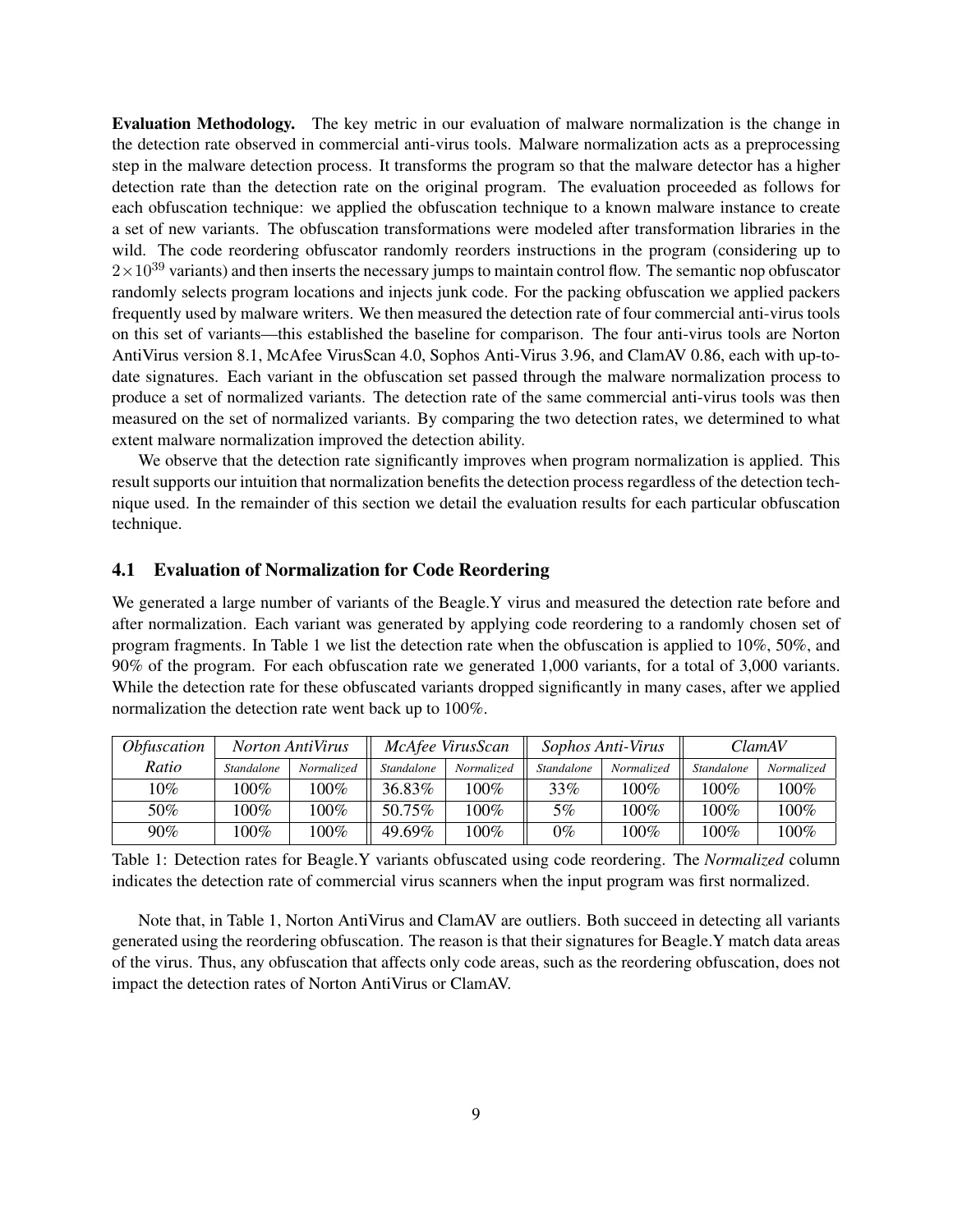#### 4.2 Evaluation of Normalization for Programs with Semantic Nops

Similar to the evaluation of the normalization for reordered programs, we generated a large number of variants of the Beagle.Y virus and measured the detection rate before and after normalization. Each variant was generated by inserting junk code into a randomly chosen set of program locations. We list in [Table 2](#page-9-0) the detection rate when the obfuscation is applied to 10%, 50%, and 90% of the program. In addition to varying the location of the junk code insertion, we also varied the types of junk code generated, from simple nop instructions to semantic nops that use stack and arithmetic operations. The detection rate for these obfuscated variants again dropped significantly in many cases; using normalization the detection rate went back up to 100%. The Norton AntiVirus and ClamAV detection rates stand out again for the same reason as before.

<span id="page-9-0"></span>

| <i>Obfuscation</i> | <i>Norton AntiVirus</i> |            | McAfee VirusScan  |            | Sophos Anti-Virus |            | ClamAV            |            |
|--------------------|-------------------------|------------|-------------------|------------|-------------------|------------|-------------------|------------|
| Ratio              | <i>Standalone</i>       | Normalized | <b>Standalone</b> | Normalized | <b>Standalone</b> | Normalized | <b>Standalone</b> | Normalized |
| 10%                | 100%                    | 100%       | $65.5\%$          | $100\%$    | 35.0%             | $100\%$    | $100\%$           | $100\%$    |
| 50%                | $100\%$                 | $100\%$    | 44.0%             | 100%       | 27.0%             | 100%       | $100\%$           | 100%       |
| $90\%$             | $100\%$                 | 100%       | $17.1\%$          | $100\%$    | $4.4\%$           | $100\%$    | $100\%$           | $100\%$    |

Table 2: Detection rates for malware variants obfuscated using junk insertion. The *Normalized* column indicates the detection rate of commercial virus scanners when the input program was first normalized.

#### 4.3 Evaluation of Normalization for Self-Generating Programs

To evaluate malware normalization performance in the context of self-generating programs, we made use of a set of seven existing tools for code compression. These tools, commonly known as *packers*, transform a program such that the program body (the code and/or the data) is compressed, and a new program is created to include the decompressor as well as the compressed data. At execution time, the decompressor extracts and transfers control to the original program body.

We used the following packers: Petite, UPX, ASPack, Packman, UPack, PE Pack, and FSG. Each packer was run on several versions of the Netsky and Beagle viruses (which had been manually unpacked beforehand, if necessary), to obtain a total of 90 different new variants. The self-generating variants were then normalized to obtain the set of normalized variants. Both sets were scanned using the four anti-virus tools. The results are summarized in [Table 3.](#page-9-1) As the packers we tested do not allow partial packing, these numbers reflect 100% (whole program) packing.

<span id="page-9-1"></span>

| <b>Norton AntiVirus</b> |                       | McAfee VirusScan |            | Sophos Anti-Virus |            | ClamAV                  |                   |
|-------------------------|-----------------------|------------------|------------|-------------------|------------|-------------------------|-------------------|
| Standalone              | Normalized Standalone |                  | Normalized | Standalone        | Normalized | <sup>'</sup> Standalone | <b>Normalized</b> |
| $60.0\%$                | 75.6%                 | 57.8%            | 94.4%      | 58.9%             | 83.3%      | 28.9%                   | 82.2%             |

Table 3: Detection rates for packed malware variants. The *Normalized* column indicates the detection rate of commercial virus scanners when the input program was first normalized.

The numbers show that normalization for self-generating programs improved detection rates significantly, but did not achieve 100% detection. We discovered that some malware detectors use signatures depending on the entry point value, which in some cases differed between the initial and the normalized malware instance. If we manually set the entry point for the unpacked executable to the correct value in the respective cases, the malware detector was able to identify the viruses reliably. The change in the entry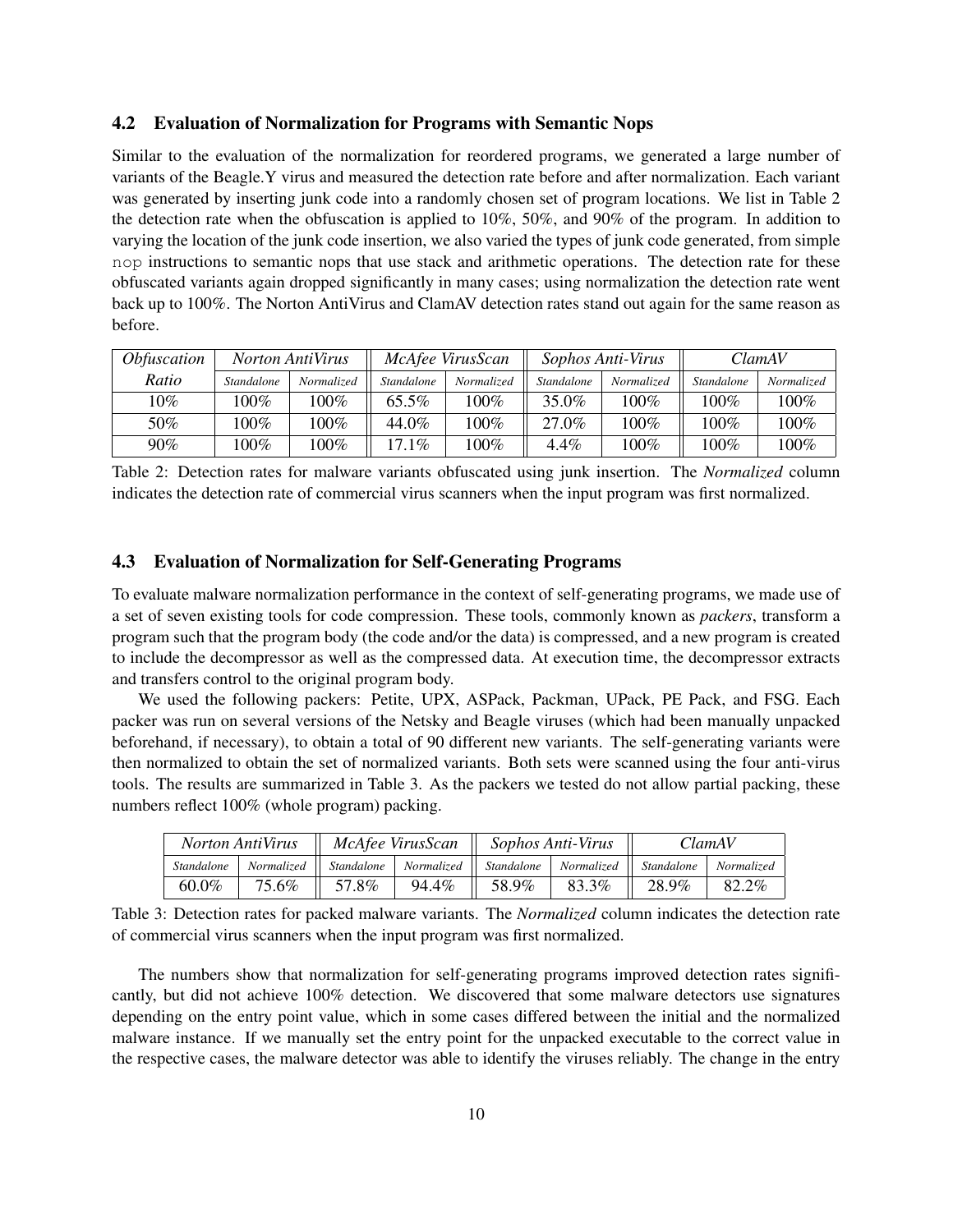point value is due to the fact that some packers not only dynamically generate the original program but also add additional fixup code. These code portions are executed before the original program, changing the entry point of the reconstructed program.

Furthermore, if a malware detector uses only signatures tailored towards a specific obfuscated malware instance, it will fail to detect the normalized instance. The majority of malware detectors already come with signatures of unpacked malware to support specialized unpacking engines for common executable packers. ClamAV, however, sometimes failed to detect the normalized instances due to a lack of signatures for the unpacked malware variants.

#### 4.4 Normalization Times

We present here the average execution time of the malware normalizer for the various normalization steps. Since this is an unoptimized research prototype, we believe significant speed gains can be made through an optimized implementation. As shown in [Figure 3,](#page-10-1) both the reordering normalizer and the unpacking normalizer perform in the 10-15 second range. The semantic-nop removal normalizer is significantly slower as it must query the decision procedures for all possible hammocks in the program. We believe that better strategies for semantic-nop detection are possible; one of our goals for future work is to improve performance.

<span id="page-10-1"></span>

Figure 3: Average running times of the malware normalizer for different obfuscations. Times are broken down into phases for disassembly, analysis (static analysis resp. emulation), and rewriting of the executable.

### 4.5 Limitations

Our malware normalization has several limitations which we plan to address in future work. Normalization for code reordering can be foiled by unreachable code sequences that might add false fall-through edges to a control-flow graph. Simple unreachable code sequences are easily identifiable, while more complex sequences using opaque predicates [8] or branch functions [23] are subject to ongoing research.

The normalization for self-generating programs generally does not produce ready-to-run unpacked executables. While all the code is present in the normalized executable, the imports table listing the dynamically linked libraries used by the program is not recovered, since most packing obfuscations replace it by a custom dynamic loader. We note however, that in our experiments the integrity of the import table has not proven to be relevant for successful identification of a virus by the tested malware detectors.

# <span id="page-10-0"></span>5 Related Work

In the malware-writing world, obfuscations have long been used to evade detection. Polymorphic malware, which encrypts the code under a different key at each replication, and metamorphic malware, which morphs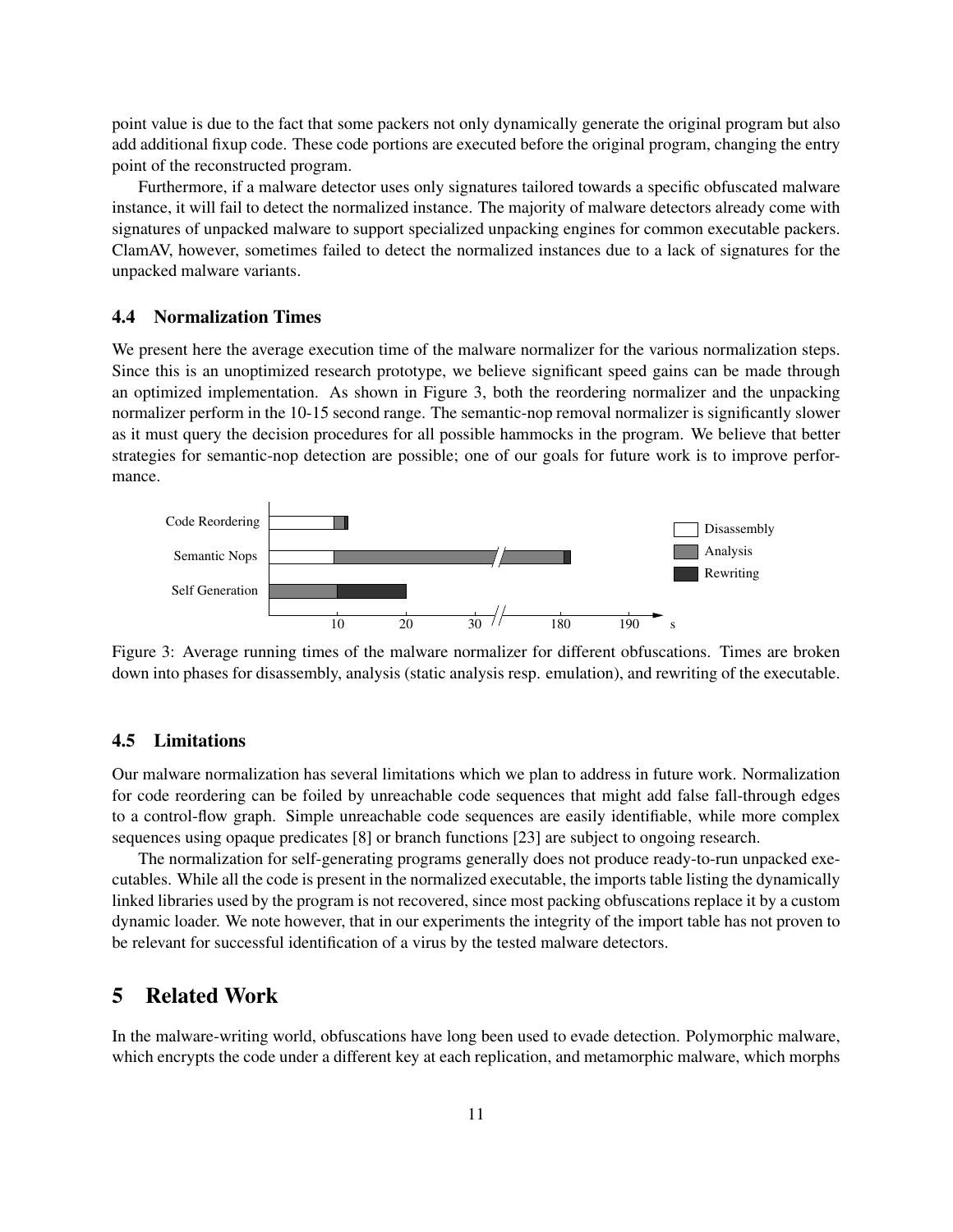itself at each replication, have presented increasingly more complex threats to malware detectors [14]. Numerous obfuscation toolkits are freely available, some with advanced features. For example, *Mistfall* is a library for binary obfuscation specifically designed to blend malicious code into a host program [38]. Other tools such as the executable packer UPX [32] are available as open-source packages, making it easy for malware writers to custom-develop their own versions. Free availability of obfuscation toolkits is spawning new malware variants rapidly, whereas commercial malware detectors are commonly incapable of handling the plethora of obfuscations found in the wild [4]. While obfuscation has found commercial application in protecting intellectual property in software [3, 6–8, 37], we note that the goal of our work is to address the particular obfuscations used by malware writers.

Deobfuscation tools appeared in response to particular attack instances. Detection of polymorphic malware requires the use of emulation and sandboxing technologies [28, 29]. The sandboxing engine is integrated into the malware detector, such that any malicious code can be detected in memory during execution. This approach is open to resource-consumption attacks and can have false negatives, since the execution time in the sandbox often has to be heuristically restricted for performance reasons [30, 31]. In contrast, our normalization for self-generating programs terminates the program as soon as it attempts to execute dynamically generated code. Thus we do not depend on preset execution limits to unpack a program.

Static analysis approaches for detecting and undoing obfuscations have been proposed by Udupa, Debray, and Madou [35], who examined simple techniques for defeating the effect of code obfuscation (specifically, control-flow flattening). Lakhotia and Mohammed [21] presented a method to order program statements and expressions in C source code.

When we apply our malware normalization algorithm, we assume that the code has been successfully disassembled. While recent work [23] showed that an attacker can make disassembly hard, we note that other researchers have already proposed solutions to make disassembly precise and correct. Kapoor [16] presented techniques for disassembly of malicious code. Kruegel, Robertson, Valeur, and Vigna [19] improved the success of the disassembly process in the presence of obfuscations targeted at the disassembly process.

Several new research approaches propose semantics-based malware detectors that can reliably handle malware variants derived through obfuscation or program evolution [5,17]. While these methods are promising, they face an uphill battle in terms of deployment opportunities due to the fact that the current commercial malware detectors have a large install base. We believe that our malware normalizer provides an easier upgrade path to more advanced detection techniques, as the malware normalizer works in conjunction with existing detectors.

# 6 Conclusion

This paper presented a malware normalizer that undoes the effects of three common obfuscations used by malware writers. We demonstrated that the detection rates of four commercial malware detectors can be improved by first processing an executable by a malware normalizer. An additional benefit of malware normalization is the separation of concerns between the malware normalization stage and the malware detection stage. This leads to more maintainable software and allows for independent improvements in malware normalization techniques and malware detection algorithms. In the future, we will expand the set of obfuscations handled by our malware normalizer and investigate performance improvements.

### References

[1] AVV. Antiheuristics. *29A Magazine*, 1(1), 1999.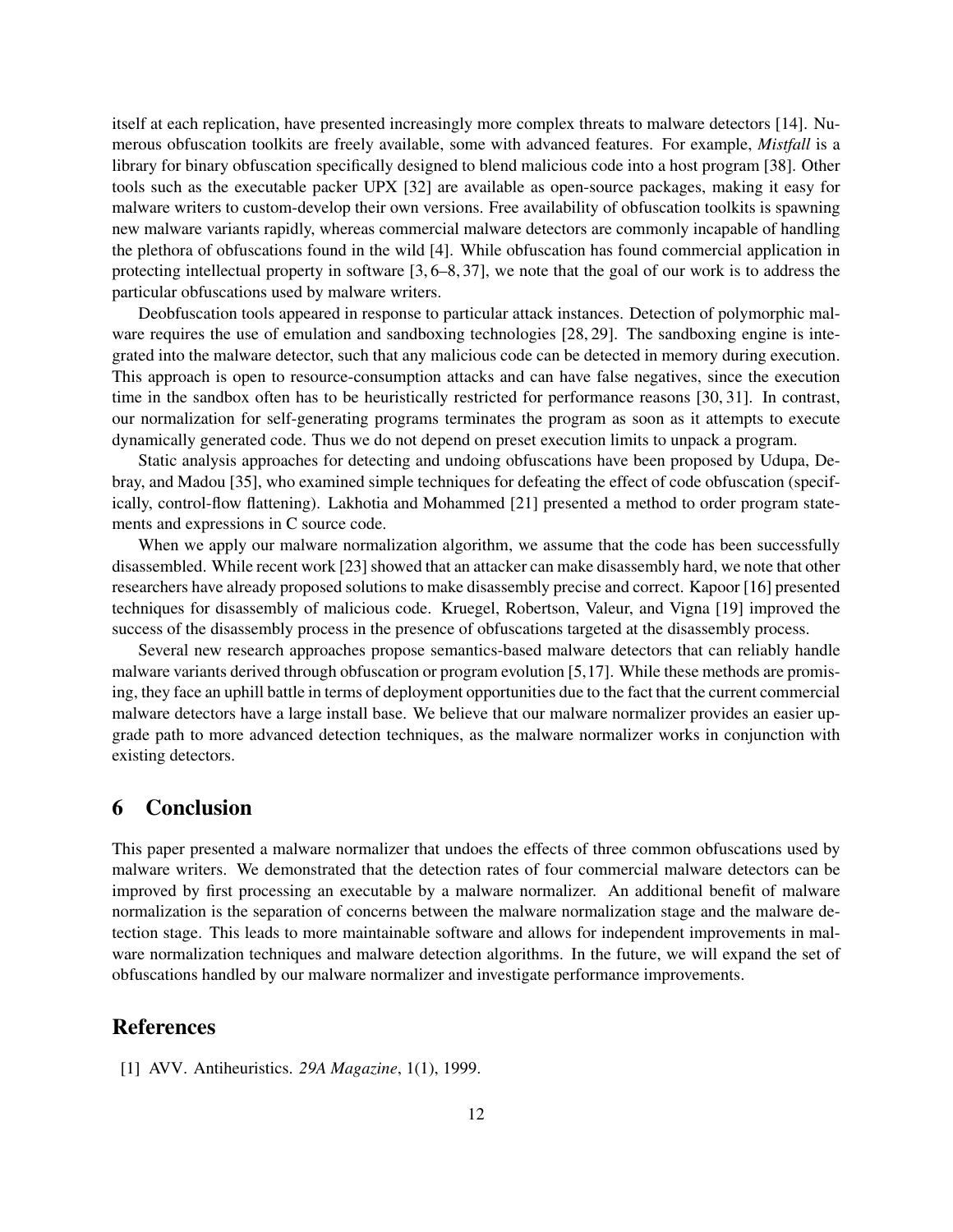- [2] F. Bellard. Qemu. Published online at <http://fabrice.bellard.free.fr/qemu/>. Last accessed on 16 Aug. 2005.
- [3] S. Chow, Y. Gu, H. Johnson, and V. Zakharov. An approach to the obfuscation of control-flow of sequential computer programs. In G. Davida and Y. Frankel, editors, *Proceedings of the 4th International Information Security Conference (ISC'01)*, volume 2200 of *Lecture Notes in Computer Science*, pages 144–155, Malaga, Spain, Oct. 2001. Springer-Verlag.
- [4] M. Christodorescu and S. Jha. Testing malware detectors. In *Proceedings of the ACM SIGSOFT International Symposium on Software Testing and Analysis 2004 (ISSTA'04)*, pages 34–44, Boston, MA, USA, July 2004. ACM SIGSOFT, ACM Press.
- [5] M. Christodorescu, S. Jha, S. A. Seshia, D. Song, and R. E. Bryant. Semantics-aware malware detection. In *Proceedings of the 2005 IEEE Symposium on Security and Privacy (Oakland 2005)*, pages 32–46, Oakland, CA, USA, May 2005. IEEE Computer Society.
- [6] C. Collberg, C. Thomborson, and D. Low. A taxonomy of obfuscating transformations. Technical Report 148, Department of Computer Science, University of Auckland, New Zealand, July 1997.
- [7] C. Collberg, C. Thomborson, and D. Low. Breaking abstractions and unstructuring data structures. In *Proceedings of the International Conference on Computer Languages 1998 (ICCL'98)*, pages 28–39, Chicago, IL, USA, May 1998. IEEE Computer Society.
- [8] C. Collberg, C. Thomborson, and D. Low. Manufacturing cheap, resilient, and stealthy opaque constructs. In *Proceedings of the 25th Annual ACM SIGPLAN-SIGACT Symposium on Principles of Programming Languages (POPL'98)*, San Diego, CA, USA, Jan. 1998. ACM Press.
- [9] DataRescue sa/nv. IDA Pro interactive disassembler. Published online at [http://www.datarescue.com/](http://www.datarescue.com/idabase/) [idabase/](http://www.datarescue.com/idabase/). Last accessed on 3 Feb. 2003.
- [10] N. Dershowitz and J.-P. Jouannaud. Rewrite systems. In J. van Leeuwen, editor, *Handbook of Theoretical Computer Science*, volume B: Formal Models and Semantics, pages 243–320. Elseview and MIT Press, 1990.
- [11] D. Detlefs, G. Nelson, and J. Saxe. The Simplify theorem prover. Published online at [http://research.](http://research.compaq.com/SRC/esc/Simplify.html) [compaq.com/SRC/esc/Simplify.html](http://research.compaq.com/SRC/esc/Simplify.html). Last accessed on 10 Nov. 2004.
- [12] T. Detristan, T. Ulenspiegel, Y. Malcom, and M. S. von Underduk. Polymorphic shellcode engine using spectrum analysis. *Phrack*, 11(61):published online at <http://www.phrack.org>. Last accessed: 16 Jan. 2004, Aug. 2003.
- [13] M. Handley, C. Kreibich, and V. Paxson. Network intrusion detection: Evasion, traffic normalization, and end-to-end protocol semantics. In *Proceedings of the 10th USENIX Security Symposium (Security'01)*, pages 115–131, Washington, D.C., USA, Aug. 2001. USENIX.
- [14] M. Jordan. Dealing with metamorphism. *Virus Bulletin*, pages 4–6, Oct. 2002.
- [15] L. Julus. Metamorphism. *29A Magazine*, 1(5), 2000.
- [16] A. Kapoor. An approach towards disassembly of malicious binary executables. Master's thesis, The Center for Advanced Computer Studies, University of Louisiana at Lafayette, Nov. 2004.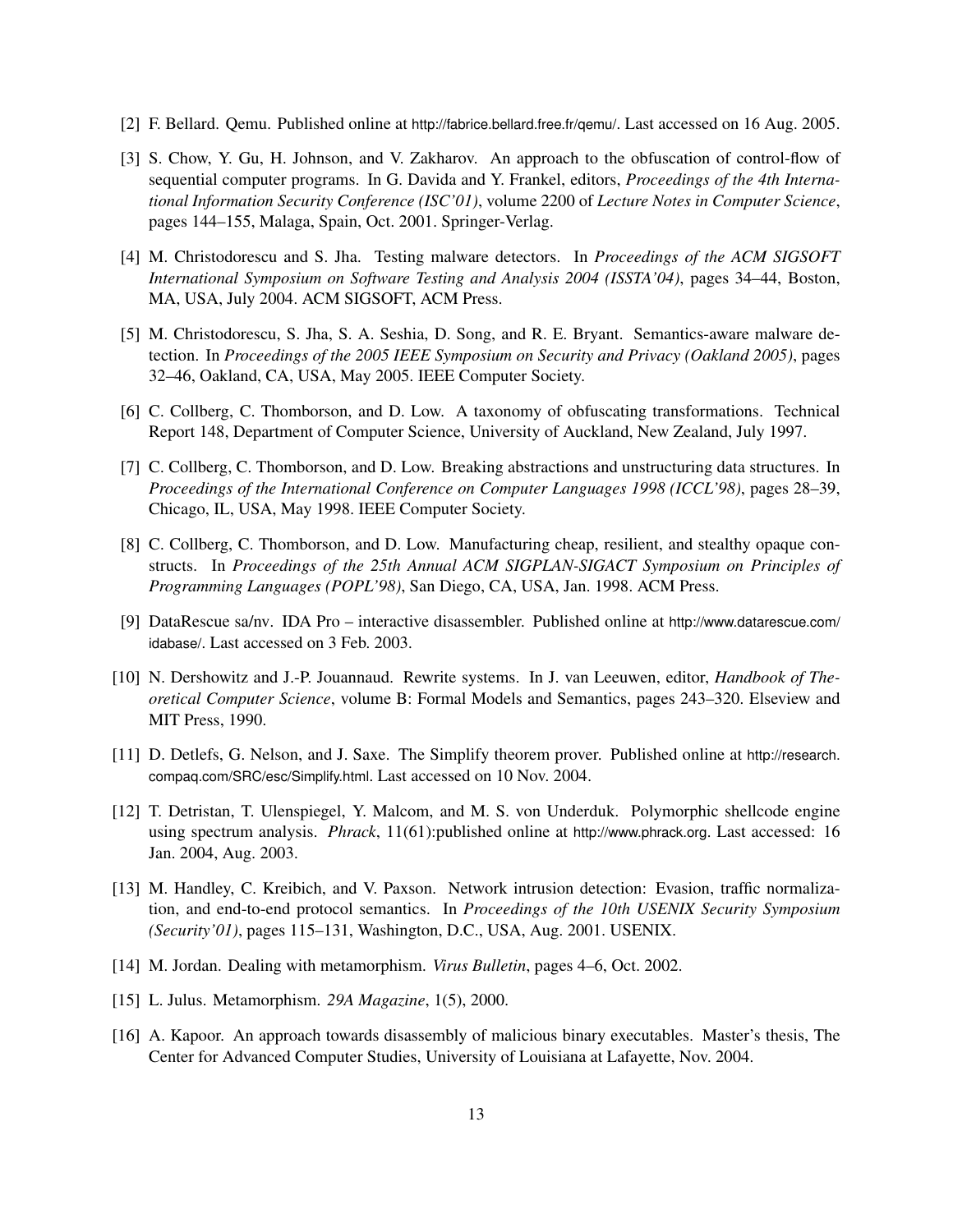- [17] J. Kinder, S. Katzenbeisser, C. Schallhart, and H. Veith. Detecting malicious code by model checking. In K. Julisch and C. Krügel, editors, Proceedings of the 2nd International Conference on Intrusion *and Malware Detection and Vulnerability Assessment (DIMVA'05)*, volume 3548 of *Lecture Notes in Computer Science*, pages 174–187, Vienna, Austria, July 2005. Springer-Verlag.
- [18] R. Komondoor and S. Horwitz. Semantics-preserving procedure extraction. In *Proceedings of the 27th ACM SIGPLAN-SIGACT Symposium on Principles of Programming Languages (POPL'00)*, pages 155–169, New York, NY, USA, 2000. ACM Press.
- [19] C. Kruegel, W. Robertson, F. Valeur, and G. Vigna. Static disassembly of obfuscated binaries. In *Proceedings of the 13th Usenix Security Symposium (USENIX'04)*, San Diego, CA, USA, Aug. 2004. USENIX.
- [20] S. K. Lahiri and S. A. Seshia. The UCLID decision procedure. In R. Alur and D. A. Peled, editors, *Proceedings of the 16th International Conference on Computer Aided Verification (CAV'04)*, volume 3114 of *Lecture Notes in Computer Science*, pages 475–478, Boston, MA, USA, July 2004. Springer-Verlag.
- [21] A. Lakhotia and M. Mohammed. Imposing order on program statements and its implication to AV scanners. In *Proceedings of the 11th IEEE Working Conference on Reverser Engineering (WCRE'04)*, pages 161–171, Delft, The Netherlands, Nov. 2004. IEEE Computer Society Press.
- [22] W.-J. Li, K. Wang, and S. J. Stolfo. Fileprints: Identifying file types by n-gram analysis. In *Proceedings of the 6th Annual IEEE Information Assurance Workshop*, pages 64–71, United States Military Academy, West Point, NY, USA, June 2005.
- [23] C. Linn and S. Debray. Obfuscation of executable code to improve resistance to static disassembly. In *Proceedings of the 10th ACM Conference on Computer and Communications Security (CCS'03)*. ACM Press, Oct. 2003.
- [24] M. McDaniel and M. H. Heydari. Content based file type detection algorithms. In *Proceedings of the 36th Annual Hawaii International Conference on System Sciences (HICCSS'03)*, Jan. 2003.
- [25] G. McGraw and G. Morrisett. Attacking malicious code: report to the Infosec research council. *IEEE Software*, 17(5):33 – 41, Sept./Oct. 2000.
- [26] Mental Driller. Metamorphism in practice. *29A Magazine*, 1(6), 2002.
- [27] D. Mohanty. Anti-virus evasion techniques and countermeasures. Published online at [http://www.](http://www.hackingspirits.com/eth-hac/papers/whitepapers.asp) [hackingspirits.com/eth-hac/papers/whitepapers.asp](http://www.hackingspirits.com/eth-hac/papers/whitepapers.asp). Last accessed on 18 Aug. 2005.
- [28] C. Nachenberg. Polymorphic virus detection module. *United States Patent # 5,696,822*, Dec. 1997.
- [29] C. Nachenberg. Polymorphic virus detection module. *United States Patent # 5,826,013*, Oct. 1998.
- [30] K. Natvig. Sandbox technology inside AV scanners. In *Proceedings of the 2001 Virus Bulletin Conference*, pages 475–487. Virus Bulletin, Sept. 2001.
- [31] K. Natvig. Sandbox II: Internet. In *Proceedings of the 2002 Virus Bulletin Conference*, pages 1–18. Virus Bulletin, 2002.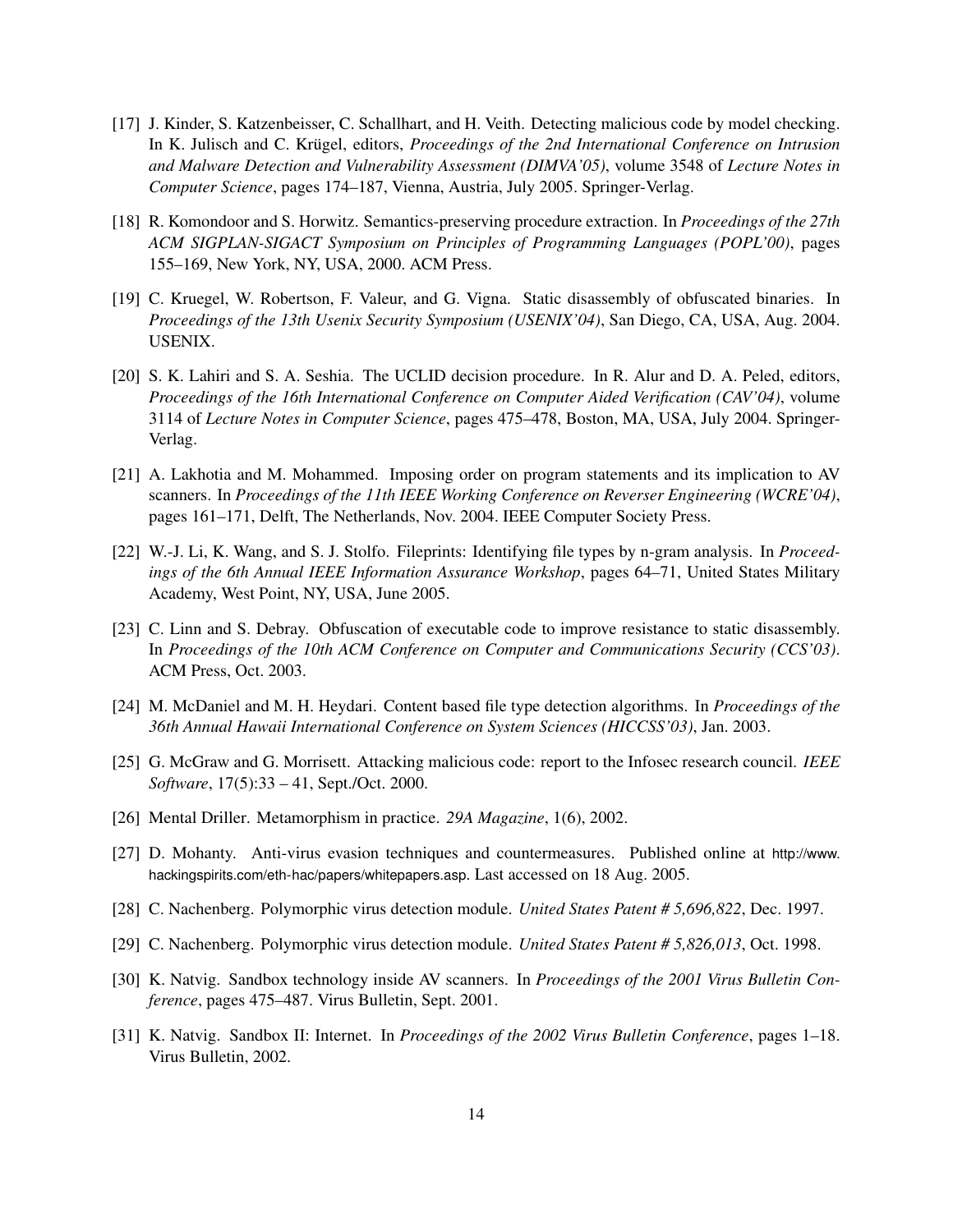- [32] M. F. Oberhumer and L. Molnár. The Ultimate Packer for eXecutables (UPX). Published online at <http://upx.sourceforge.net/>. Last accessed on 16 Aug. 2005.
- [33] Rajaat. Polymorphism. *29A Magazine*, 1(3), 1999.
- [34] P. Ször. *The Art of Computer Virus Research and Defense*, chapter Advanced Code Evolution Techniques and Computer Virus Generator Kits. Symantec Press. Addison Wesley Professional, 1st edition, Feb. 2005.
- [35] S. K. Udupa, S. K. Debray, and M. Madou. Deobfuscation: Reverse engineering obfuscated code. In *Proceedings of the 12th IEEE Working Conference on Reverse Engineering (WCRE'05)*, Pittsburgh, PA, USA, Nov. 2005. IEEE Computer Society Press.
- [36] S. Wehner. Analyzing worms and network traffic using compression. Published online at [http://arxiv.](http://arxiv.org/abs/cs.CR/0504045) [org/abs/cs.CR/0504045](http://arxiv.org/abs/cs.CR/0504045). Last accessed on 21 Aug. 2005.
- [37] G. Wroblewski. *General method of program code obfuscation*. PhD thesis, Institute of Engineering Cybernetics, Wroclaw University of Technology, Wroclaw, Poland, 2002.
- [38] z0mbie. Automated reverse engineering: Mistfall engine. Published online at [http://z0mbie.host.sk/](http://z0mbie.host.sk/autorev.txt) [autorev.txt](http://z0mbie.host.sk/autorev.txt). Last accessed: 16 Jan. 2004.

### <span id="page-14-0"></span>A Step-by-Step Normalization Example

This section describes the detailed steps of the normalization algorithm applied to the program fragment in [Listing 2](#page-2-1) on page [3.](#page-2-1) This program fragment is a variant of the code in [Listing 1](#page-2-0) with the packing, junk insertion, and reordering obfuscations applied. The goal of malware normalization is to remove the obfuscations, and we want the normalized code to be as close as possible to the original code of [Listing 1.](#page-2-0)

The malware normalizer starts by checking for the presence of any reordering obfuscations. The reordering normalizer will identify the instructions on lines 2, 4, 6, 8, 10, 12, 14, 16, 18, 20, and 22 as anomalous as they violate the CFG invariant. All except the instruction on line 4 are straightforward to identify as violators. Each has one immediate predecessor and that immediate predecessor is an unconditional jump. Thus, the immediate predecessors (instructions on lines 1, 3, 5, 7, 11, 13, 15, 17, 19, and 21) are candidates for removal. The instruction on line 4 has two immediate predecessors, both of them jumps. While one jump is unconditional, the other one is conditional and cannot be considered for removal. Then the immediate predecessor that is an unconditional jump (i.e., the instruction on line 9) is also a candidate for removal.

The rewriting step of the reordering normalization takes the list of instructions that are candidates for removal and edits the instruction sequence such that the execution semantics of the program are preserved. Each removed instruction is replaced with the basic block it targets. The instruction on line 1 is replaced by instructions on lines 14 and 15, the instruction on line 3 is replaced by instructions on lines 18 and 19, and so on. The end result is a code sequence (in [Listing 4\)](#page-15-0) with a reduced number of unconditional jumps, such that the effects of the reordering obfuscation are eliminated.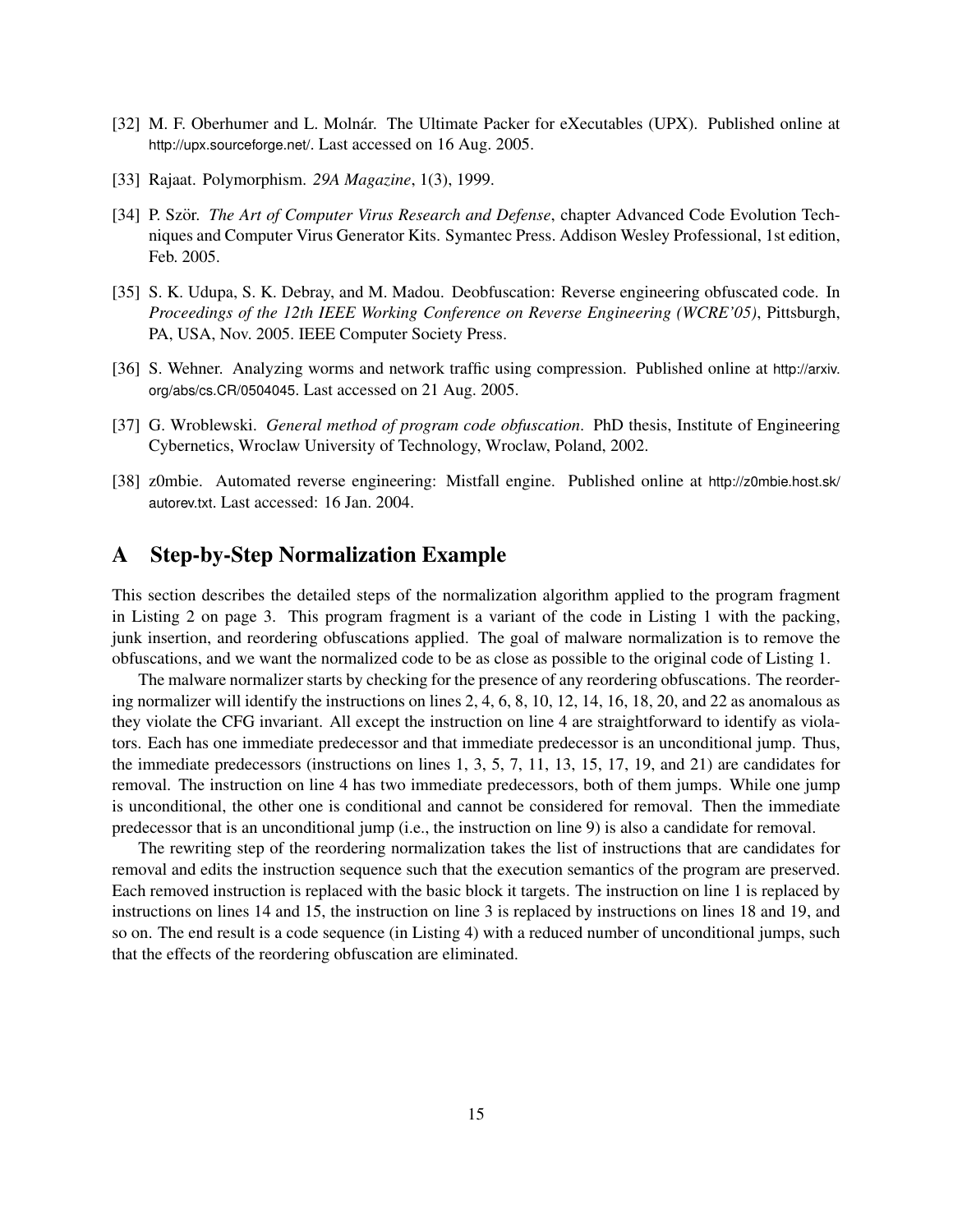<span id="page-15-2"></span><span id="page-15-1"></span><span id="page-15-0"></span>

| $\overline{2}$ | loop_start: cld | mov<br>mov   | edi, offset der<br>a1, 99           |
|----------------|-----------------|--------------|-------------------------------------|
| $\overline{4}$ |                 | xor<br>scasb | byte ptr $[edi]$ , $1$              |
| 6              |                 | push<br>add  | edi<br>$[\sf{esp}]$ , $1$           |
| 8              |                 | pop<br>dec   | edi<br>edi                          |
| 10             |                 | jmp          | <b>loop</b> loop_start<br>short der |
| 12             | der:            |              | <b>db</b> 8c 84 d9 ff fe fe 57 51   |
| 14             |                 | db 01 98     |                                     |

Listing 4: Reordering normalization applied to [Listing 2.](#page-2-1)

<span id="page-15-3"></span>

Listing 5: Semantic nop normalization of [List](#page-15-0)[ing 4.](#page-15-0)

The next stage of the malware normalization algorithm is the identification and removal of semantic nops. As described in [Section 3.2,](#page-4-3) the algorithm locates all the hammocks in the code and queries the decision procedures about each hammock. In [Listing 4](#page-15-0) there are multiple hammocks, as each individual instruction is a hammock and most sequences of consecutive instructions are also hammocks. For example, the instructions on lines 1–2 form a hammock. Similarly, the complete loop on lines 3–9 forms a hammock. Note that the instructions on lines 1–3 are not a hammock, since there are *two* entry points into this would-be hammock: one entry point is through the instruction on line 1, another entry point is through the instruction on line 3. The decision procedures report the hammock composed of lines 6–9 as a semantic nop. The malware normalizer then simply removes the corresponding code from the program, to obtain the sequence in [Listing 5.](#page-15-3)

The last stage is the unpacking normalization. The program is run inside the *qemu* processor emulator, customized to capture all memory writes to a trace file. In our example, the instruction on line 4 in [Listing 5](#page-15-3) is the only memory write operation. The trace records the destination address and the new data value for each memory write. At the same times, the emulator monitors the program counter and detects whether control flow reaches any previously written memory area. During the execution of the code in [Listing 5](#page-15-3) the jump instruction on line 7 transfers control flow to the address  $\text{der}$  which was previously written. At this point the emulator stops the program execution; the memory space of the stopped program is similar to [Listing 6.](#page-16-0) The original program code is at lines 1–7, while the newly generated code resides at lines 9–29.

The next step in the unpacking normalization is the construction of a new executable using the trace data. The values of the most recent memory writes with destinations inside the original memory space (i.e., between lines 1 and 11 in [Listing 5\)](#page-15-3) are used to create the new executable. The existing code (i.e., decryption loop and the associated initialization code) is effectively removed by setting the entry point to the beginning of  $\text{der}$ , to obtain the sequence in [Listing 7.](#page-16-1) The resulting program is identical to the initial program [\(Listing 1\)](#page-2-0) obfuscated by the malware writer. If a malware detector identifies [Listing 1](#page-2-0) as malicious, it will also identify [Listing 7](#page-16-1) as malicious.